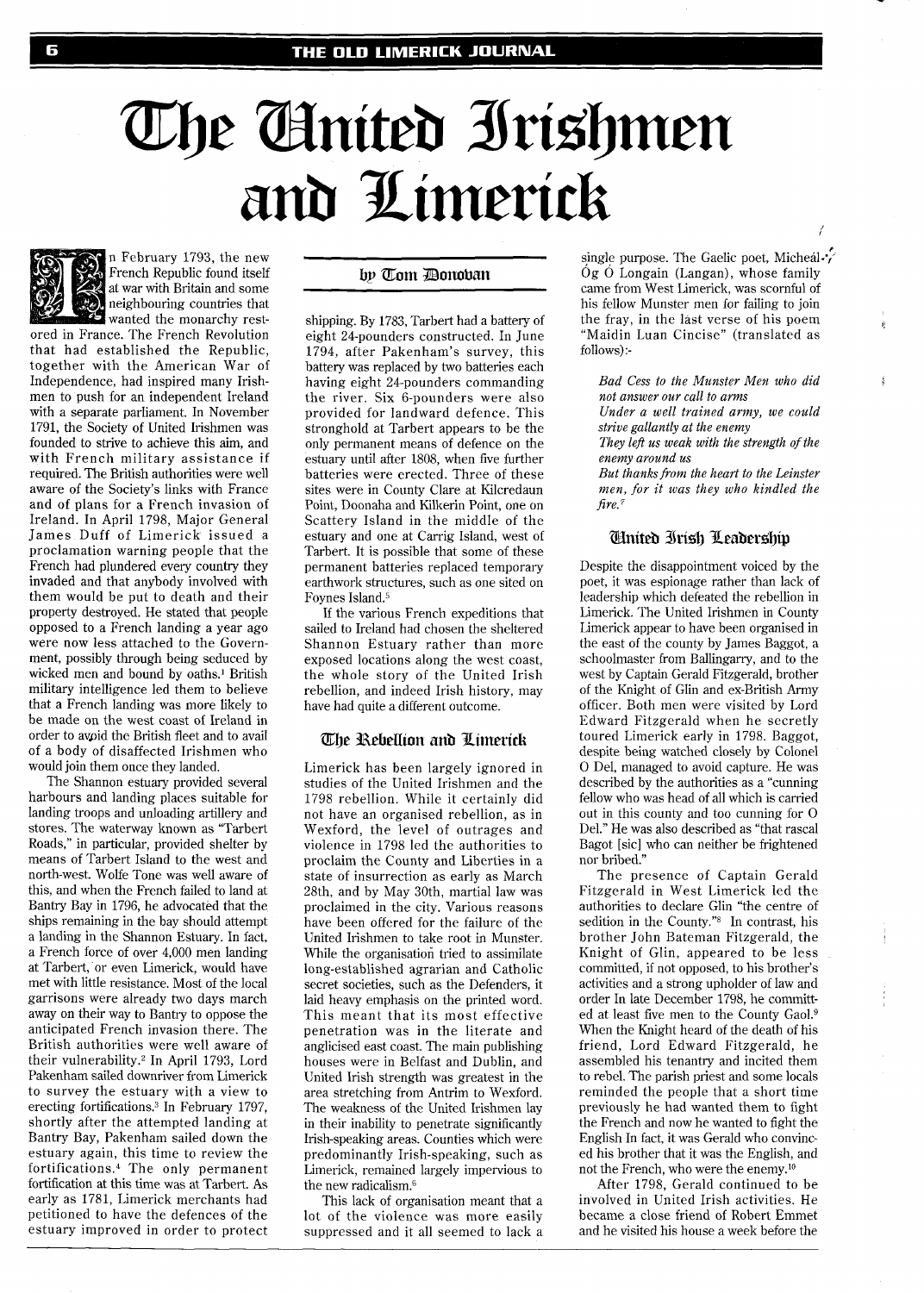

**New Bridge, Limerick, detail from a painting attributed to William Turner de Lond, c.1820.** 

**Courtesy of the Knight of Glin.** 

1803 rising. He was also in constant contact with Baggot and Thomas Russell in Dublin, even after Robert Emmet's arrest. After the failure of the rising in Dublin, Gerald was reluctant to proceed with the rebellion in Limerick. This reluctance was seen as timidity by some of his fellow rebels. The authorities were well aware of all the activities of the United Irishmen in Limerick and even had their letters intercepted. They saw the friction between Gerald and his comrades as an opportunity to make friends with him, as they knew "he could reveal all that was going on in the County, he being a shrewd and clever man."

The fact that Gerald was not charged with sedition, despite the authorities being aware of his activities, led to his being suspected of collusion. There is no evidence to support this theory, and it is more than likely that the authorities continued to hope that he would cooperate with them. An English agent named David Fitzgerald masqueraded as Gerald around this time, with the result that information could be collected and confusion caused to the local rebels. In such a situation, Gerald was more valuable free than under arrest.<sup>11</sup>

The ease with which the authorities infiltrated the activities of the United Irishmen was not peculiar to Limerick, or in fact to this period of history. In 1842, a generation later, the damage inflicted by informers still rankled the *Limerick Reporter* newspaper. It gave vent to the feelings towards people who betrayed their country in 1798 by stating: "Patriotism is too weak for avarice - love of money is more potent than love of country

except in noble and unselfish hearts. The Irish informers were about the most wicked race of men the world ever saw. Whatever the faults of the United Irishmen, they were at least generously faithful to the cause they undertook and they proved their faith by their sufferings. Treason alone defeated them."<sup>12</sup>

## **floggings**, *Cransportation* and **Langings**

Despite having a well organised network of informers, the military found it more difficult to infiltrate the various regiments of militia, which for the first time were composed of a majority of Catholics. In June 1797, two members of the Louth Militia were shot and several more flogged or transported on charges of administering the Defenders Oath. Two men, James O'NeilJ and Peter Murneen, were executed at Adare. It is obvious that they were to be made an example to other members of the militia, who were marched from stations as far away as Ennis and Tarbert to witness the execution.<sup>13</sup>

In the following year during the rebellion, two privates of the Kildare Militia, Thomas Lyons and Peter Coghlan, were also executed in Limerick. Lyons, a Catholic, was marched to King's Island and shot by eight men of his own regiment.14 The militia needed to be reminded that they were not above law and order in their conduct and loyalty.

The militia themselves, in conjunction with the yeomanry and military, were merciless in their treatment of the rebels. Floggings, half-hangings and the use of pitch-cap were some of the methods used

to suppress the United Irishmen. The number of people executed or transported during the rebellion will never be known. By early October 1798, there were ten documented executions of insurgents by hanging in the Limerick area. The following is a list of the ten men who died at the hands of the hangman15 -



**Wolfe Tone in French uniform at Bantry Bay, 1796.**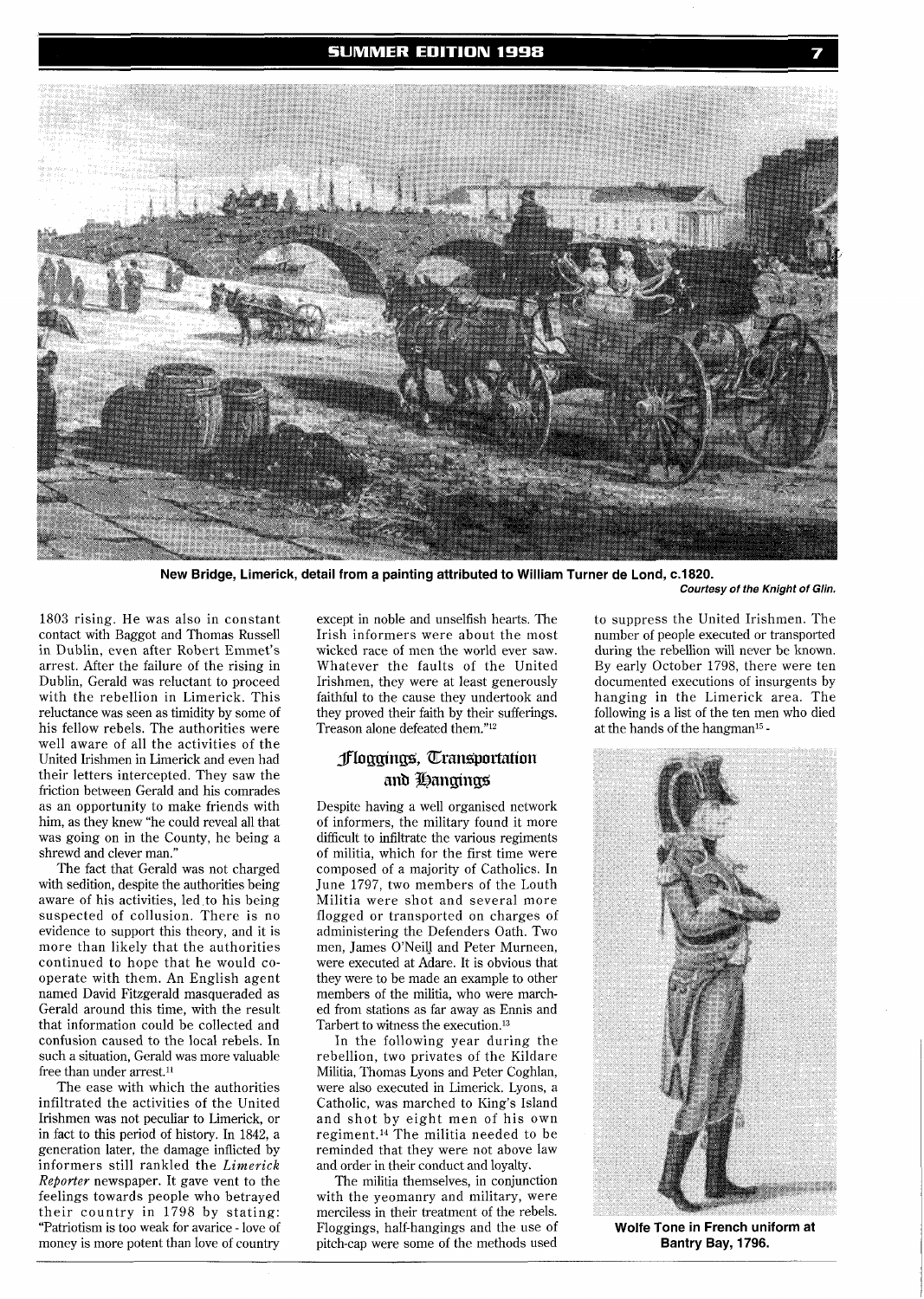### THE OLD LIMERICK JOURNAL

| Name                                                  | From          | Charge                                                                                                          | Hung at                      |               |
|-------------------------------------------------------|---------------|-----------------------------------------------------------------------------------------------------------------|------------------------------|---------------|
| Stephen Dundon                                        | Not known     | Not known                                                                                                       | Not known                    |               |
| John Haves                                            | <b>Bilboa</b> | Being a United Irishman.                                                                                        | Not known                    |               |
| Matthew Kennedy<br>Thomas Kennedy<br>Thomas McSwiney* | Doon<br>Doon  | Attempt on life of John Lloyd C.P.<br>Taking arms at Ashroe<br>Taking arms<br>Being sworn official of Defenders | Limerick<br>Doon<br>Limerick |               |
| John Moore                                            | Not known     | Being rebel captain                                                                                             | Limerick                     | $\mathcal{L}$ |
| Thomas Mullally                                       | Not known     | Not known                                                                                                       | Not known                    |               |
| Patrick O'Neill                                       | Askeaton      | Swearing people to assist French                                                                                | Askeaton                     |               |
| William Ryan Stephens                                 | Caherconlish  | Taking arms & swearing people                                                                                   | Caherconlish                 |               |
| Patrick Wallis                                        | Kilfinane     | Plotting assassination of Mr. Oliver                                                                            | Kilfinane                    |               |

\*Lenihan's History of Limerick refers to McSwiney, while contemporary documents list his name as Thomas McInerney. An interesting note is that on June 6th, 1798, a Michael McSwiney was sentenced to 600 lashes for being a United Irishmen and after 100 lashes he was taken down and had the remainder of his sentence remitted, promising to make some useful disclosures. A week later, Thomas McSwiney was hanged on the new bridge for being a sworn officer of the Defenders. Another man was acquitted on a charge brought on the evidence of Michael McSwiney.

The people exacted their own retribution on informers. In June 1798, two brothers, Michael and Thomas Kennedy of Doon, were hung for taking arms. Thomas was convicted on the basis of evidence given by a George Fitzgerald. That July, Fitzgerald was murdered in the mountains near Bilboa.16 In the fall-out after the execution of Patrick "Staker" Wallis in July 1798, at least six more people died. In March 1800, Roger Sheedy, who captured the 65-year-old Wallis, was shot, together with his father, James, by a group of six masked men. In November 1800, John O'Donnell, Timothy McMahon and Denis Healy were hung for the murder of the Sheedys. A fourth man named Dwyer was also convicted of the murders but escaped from Limerick Gaol. He was re-arrested in 1803, but his fate is unknown. Finally, a man named Casey, who assisted in the arrest of Wallis, was stoned to death about two years later.17

In addition to those executed, many more were flogged and transported. An official record puts the number transported at forty in October 1798,18 but contemporary newspaper accounts would indicate that the number was much higher. It was not only those who were convicted who were treated harshly. Once arrested, prisoners were kept in dreadful conditions. A contemporary account of life as a political prisoner in Limerick Jail is given by the Gaelic scholar and schoolmaster, Richard Pierce McElligott. The account is in an extract from a letter which he smuggled out of the jail by pasting it to the bottom of a plate with a piece of potato.

*"What shall I suffer walking up and down this dismal place from light to*   $light, with no companion but a man,$ *who (three times flogged) lies dying in a corner a still breathing corpse; and the legions of rats of all ages, which have forgotten the timidity of their species, and lord it here with hereditary sway:* 

*"There were three happy fellows on every lamp on the bridge, as I was* 

*crossing here; the lantern hoops were breaking; so I must wait till some kind friend drops off. They nearly took up (or occupied) all the little footpath, and the toes of some of them were touching it."I9* 

McElligott was reprieved, however, and released on bail of £2,000, which was later reduced to £200.20

The account of rebels hanging from lamp-posts refers to the bridge linking Rutland Street and Quay Lane (Bridge Street), which was used a central location in the city for public floggings and executions. The unfortunate men who were hung from the lamp-posts were left suspended as if standing 'on the flagway, exposed to the public gaze, until through time their bodies dropped to the ground.21 When this bridge was being removed in 1845 to make way for the new one, dedicated in honour of Fr. Mathew, the contractor, Mr. Duggan, retained one of the lamps from the old bridge as a memorial to those who died in Ninety-Eight. The *Limerick Chronicle* of March 29th 1845 recalls "an occurrence on the site of painful and harrowing spectacles in '98. Several men were hung and many flogged on that central and conspicuous site, for participation in treasonable practices. One unhappy incident was strikingly illustrative "of the gallant and humane spirit of the late Lord Gort, then Colonel Vereker, so honorably distinguished as the Hero of Coloony. An old peasant, amongst others, was ordered for execution, under sentence of martial law, and his son vainly implored Cap. Lidwell, of Jocelyn's Horse, who was to superintend the punishment, and then commanded the guard, to spare his father, for whom he offered himself as a victim to the executioner. This, of course, the officer had no power to entertain; but so annoyed was he at the continued solicitations of the man, and subsequently at the comments of a country gentleman's servant, that he ordered the latter to be tied up under the scaffold for a flogging, and the poor man received a couple

of dozen for being too free in his commiseration. Such arbitrary and cruel treatment as this was soon reported to Colonel Vereker, who forthwith repaired to the New Bridge, where he reproached Captain Lidwell in strong terms of indignation for his tyranny, and sent him a message immediately after. A meeting took place, and shots were exchanged without effect. Col. Vereker then challenged his opponent to a contest with the small sword, which was declined, and the parties left the ground. This noble instance of heroism and humanity stamped a lasting impression on the minds of his fellow-citizens."

?

In September 1798, Colonel Vereker was in charge of the Limerick City Militia at Collooney, Co. Sligo. Despite having inferior numbers, he is reputed to have diverted General Humbert's march to Sligo and into the trap set by General Lake at Ballinamuck. Other accounts attribute luck rather than valour to Vereker's exploits.<sup>22</sup> It was during the passing of the Act of Union in 1800 that Vereker won over the hearts of the Irish people. Despite being offered bribes and inducements, he opposed the Union and said. "Having defended my country with my blood, there is nothing that could tempt me to betray it with my vote."23

The executions on the bridge were not confined to 1798. In April 1799, two men, Patrick and James Mangane, were executed there for the murder of a James Mangane near Shanagolden. At the same time, James Lacy, John Sullivan, Pat Kelly, John Cavanagh, John Kelly and Pat Kelly (Junior), son of John Kelly, all of Ballingany, and convicted by court martial of robbing the house of a Mr. Carmody near Knockfierney [sic], were brought out for execution. They were informed at the foot of the gallows that in consequence of the youth of Pat Kelly (Junior) and being supposed that he acted under the influence of his father, his sentence would be remitted to transportation and also that the same mercy would be extended to three more of them, but as they were all equally guilty, they should decide by lot